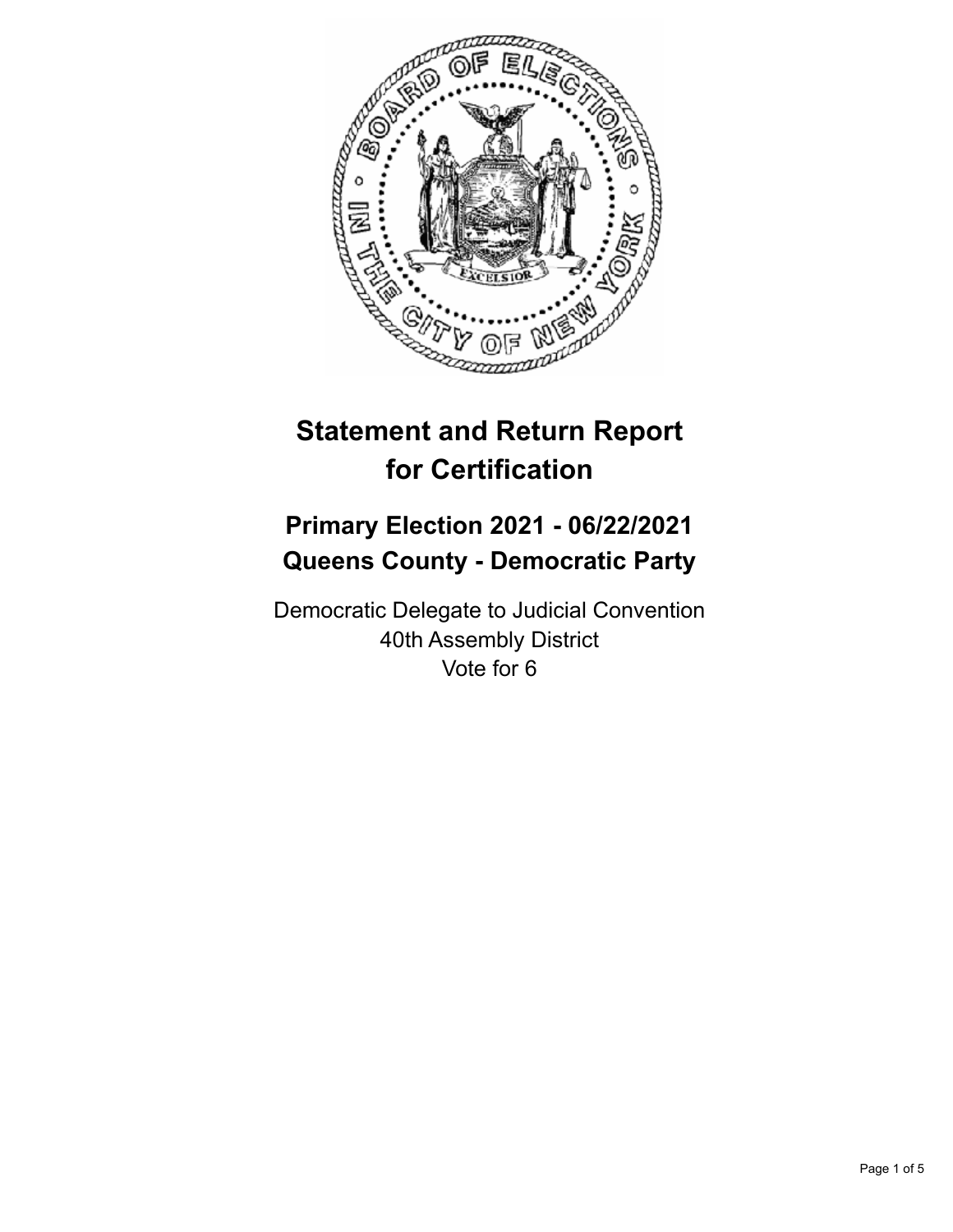

## **Assembly District 40**

| PUBLIC COUNTER                                           | 6,935        |
|----------------------------------------------------------|--------------|
| MANUALLY COUNTED EMERGENCY                               | 0            |
| <b>ABSENTEE / MILITARY</b>                               | 1,682        |
| AFFIDAVIT                                                | 41           |
| <b>Total Ballots</b>                                     | 8,658        |
| Less - Inapplicable Federal/Special Presidential Ballots | 0            |
| <b>Total Applicable Ballots</b>                          | 8,658        |
| <b>MARY ANN DORSA</b>                                    | 2,224        |
| PETER A. KOO                                             | 4,982        |
| <b>LAURA RILEY</b>                                       | 2,168        |
| MARTHA FLORES-VAZQUEZ                                    | 2,446        |
| CHARLES M. APELIAN                                       | 1,473        |
| VERNESTINE S. SANDERS PASCAL                             | 1,341        |
| SYLVIA T. MIRANDA                                        | 2,044        |
| <b>UMAR ZAIDI</b>                                        | 906          |
| <b>JILANI WARSI</b>                                      | 749          |
| SHABANA WARSI                                            | 788          |
| ALAN J. BRAVA (WRITE-IN)                                 | 1            |
| ALEX LU (WRITE-IN)                                       | 1            |
| ANDY LU (WRITE-IN)                                       | $\mathbf{1}$ |
| ANTHONY MIRANDA (WRITE-IN)                               | 1            |
| ANTHONY WANG (WRITE-IN)                                  | 1            |
| <b>BASIL SAFOS (WRITE-IN)</b>                            | $\mathbf{1}$ |
| <b>BLANCA GARCIA (WRITE-IN)</b>                          | 1            |
| BRIAN BENJAMIN (WRITE-IN)                                | 1            |
| CHARLES CALLAHAN III (WRITE-IN)                          | 1            |
| CHARLES WU (WRITE-IN)                                    | 1            |
| CURTIS SLIWA (WRITE-IN)                                  | 1            |
| DAO YIN (WRITE-IN)                                       | $\mathbf{1}$ |
| DAVID LU (WRITE-IN)                                      | 1            |
| DENIS BUTLER (WRITE-IN)                                  | 2            |
| DIANNA FITZTOLA (WRITE-IN)                               | 1            |
| DIANNE MORALES (WRITE-IN)                                | 1            |
| DICK HANNIGAN (WRITE-IN)                                 | 1            |
| DONALD DUCK (WRITE-IN)                                   | 1            |
| DOUGLAS B. MARKLAND (WRITE-IN)                           | 1            |
| FRANCES SCANLON (WRITE-IN)                               | 1            |
| FRANKLIN WANG (WRITE-IN)                                 | 1            |
| HEEBONG KIM (WRITE-IN)                                   | 1            |
| JACK LU (WRITE-IN)                                       | 1            |
| JANE LEE (WRITE-IN)                                      | 2            |
| JEFF HAYWARD (WRITE-IN)                                  | 1            |
| JORDAN SCHWARTZ (WRITE-IN)                               | 1            |
| <b>JUNG SOON YOU (WRITE-IN)</b>                          | 1            |
| KAYNE WEST (WRITE-IN)                                    | 1            |
| KIMVALRIE S. NEAL (WRITE-IN)                             | 1            |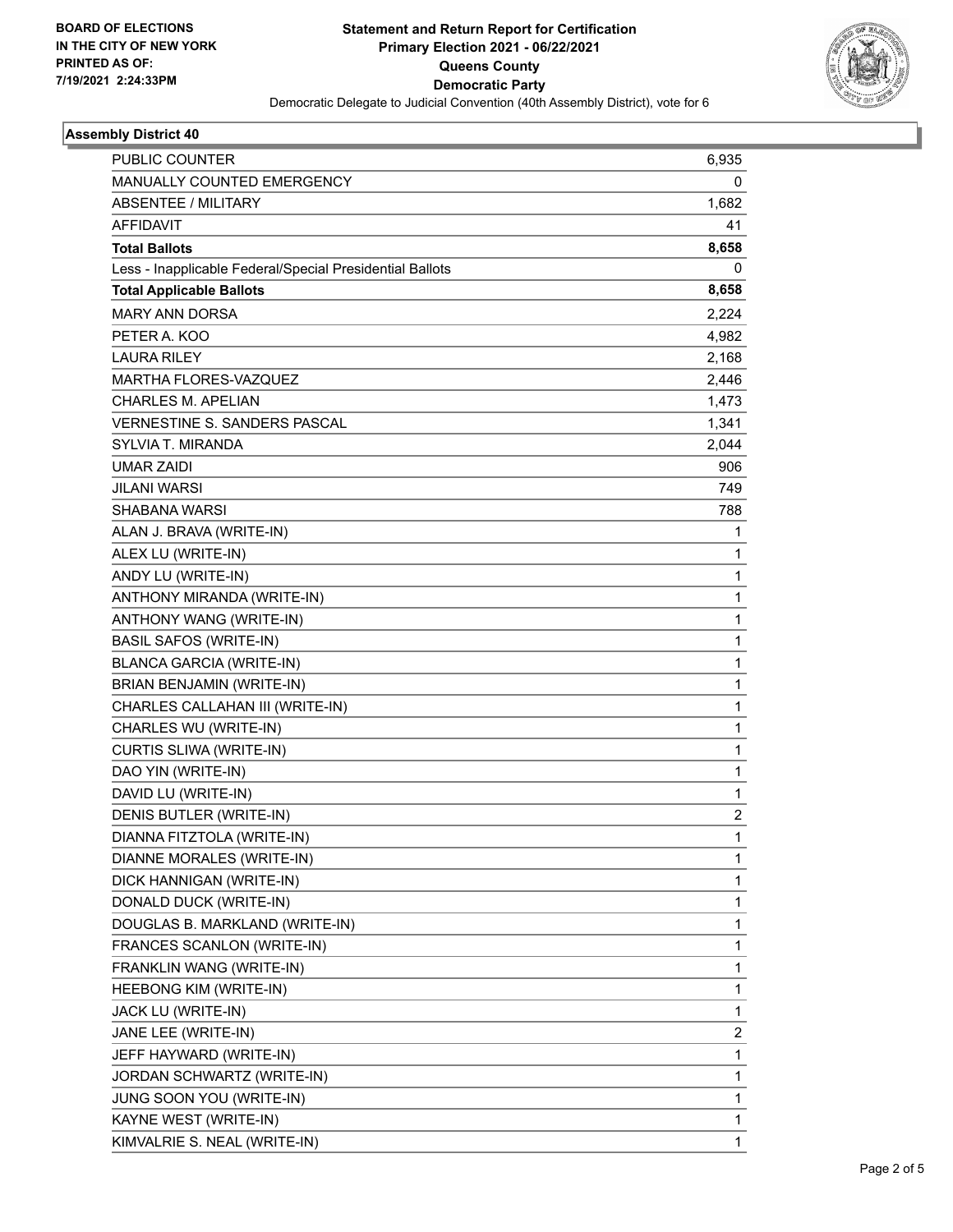

## **Assembly District 40**

| LUCY WANG (WRITE-IN)               |                |
|------------------------------------|----------------|
| MICHAEL BLOOMBERG (WRITE-IN)       |                |
| MICHEAL GOLDMAN (WRITE-IN)         |                |
| MONICA LEE (WRITE-IN)              | 1              |
| NAVI GREWAL (WRITE-IN)             | 1              |
| NELSON MANDELA (WRITE-IN)          | 1              |
| RAYMOND J. MCGUIRE (WRITE-IN)      | 1              |
| REBECCA PAGAN-RODRIGUEZ (WRITE-IN) | $\overline{2}$ |
| RON KIM (WRITE-IN)                 | 1              |
| SOMA SYED (WRITE-IN)               |                |
| SOPHIE COHEN (WRITE-IN)            |                |
| STEVEN FARKAS (WRITE-IN)           |                |
| STORMI DANIELS (WRITE-IN)          |                |
| TERRI LIFTIM (WRITE-IN)            | 1              |
| TONY AVELLA (WRITE-IN)             | 1              |
| UNATTRIBUTABLE WRITE-IN (WRITE-IN) | 72             |
| WALID HARROUCH (WRITE-IN)          | 1              |
| WANG NENG (WRITE-IN)               | 1              |
| YANG HEE CHANG (WRITE-IN)          |                |
| <b>Total Votes</b>                 | 19,243         |
| Unrecorded                         | 32.705         |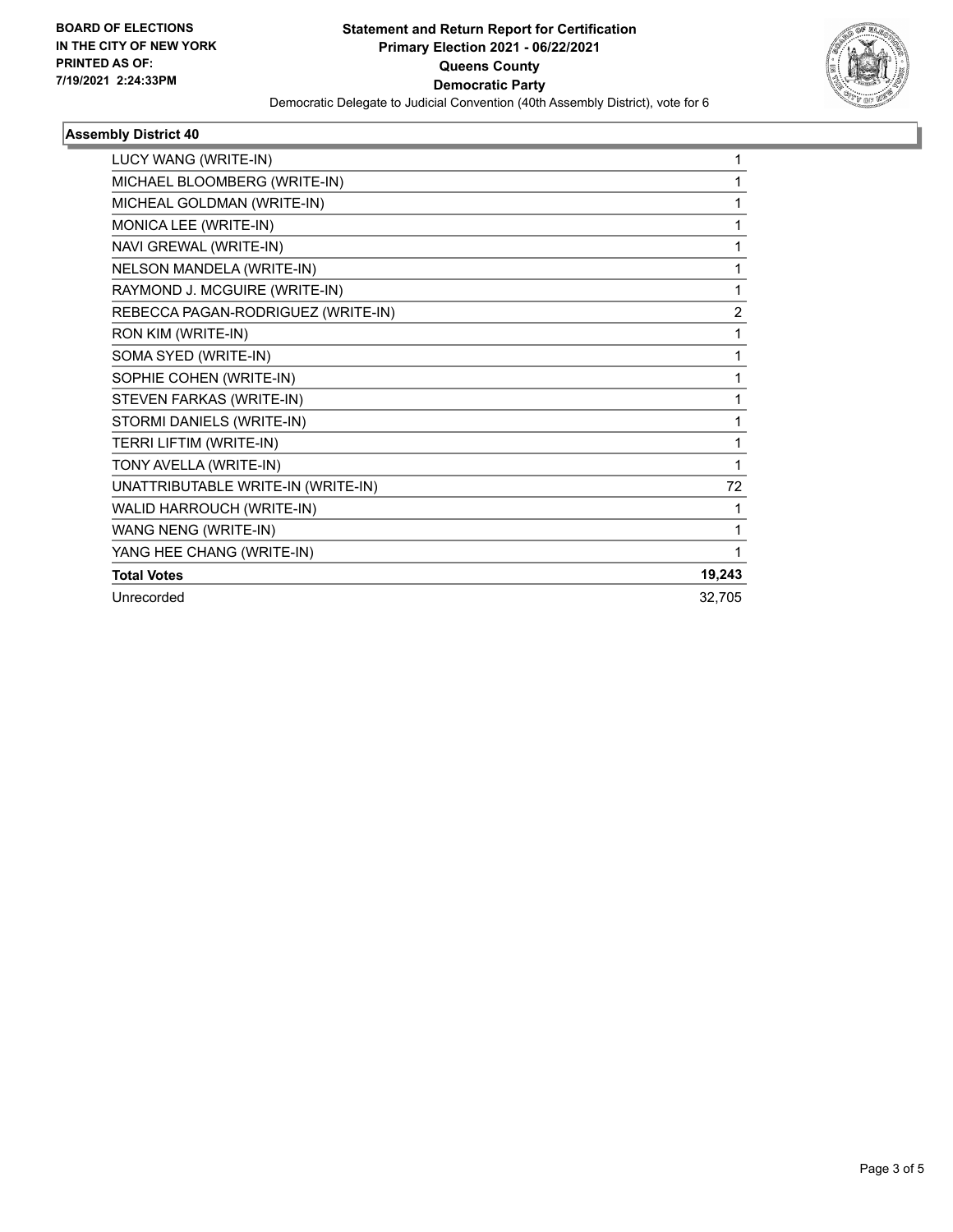

#### **Total for Democratic Delegate to Judicial Convention (40th Assembly District) - Queens County**

| PUBLIC COUNTER                                           | 6,935          |
|----------------------------------------------------------|----------------|
| MANUALLY COUNTED EMERGENCY                               | 0              |
| ABSENTEE / MILITARY                                      | 1,682          |
| AFFIDAVIT                                                | 41             |
| <b>Total Ballots</b>                                     | 8,658          |
| Less - Inapplicable Federal/Special Presidential Ballots | 0              |
| <b>Total Applicable Ballots</b>                          | 8,658          |
| <b>MARY ANN DORSA</b>                                    | 2,224          |
| PETER A. KOO                                             | 4,982          |
| <b>LAURA RILEY</b>                                       | 2,168          |
| <b>MARTHA FLORES-VAZQUEZ</b>                             | 2,446          |
| <b>CHARLES M. APELIAN</b>                                | 1,473          |
| <b>VERNESTINE S. SANDERS PASCAL</b>                      | 1,341          |
| SYLVIA T. MIRANDA                                        | 2,044          |
| UMAR ZAIDI                                               | 906            |
| JILANI WARSI                                             | 749            |
| SHABANA WARSI                                            | 788            |
| ALAN J. BRAVA (WRITE-IN)                                 | 1              |
| ALEX LU (WRITE-IN)                                       | 1              |
| ANDY LU (WRITE-IN)                                       | 1              |
| ANTHONY MIRANDA (WRITE-IN)                               | $\mathbf{1}$   |
| ANTHONY WANG (WRITE-IN)                                  | 1              |
| <b>BASIL SAFOS (WRITE-IN)</b>                            | $\mathbf 1$    |
| <b>BLANCA GARCIA (WRITE-IN)</b>                          | $\mathbf{1}$   |
| BRIAN BENJAMIN (WRITE-IN)                                | 1              |
| CHARLES CALLAHAN III (WRITE-IN)                          | 1              |
| CHARLES WU (WRITE-IN)                                    | $\mathbf{1}$   |
| CURTIS SLIWA (WRITE-IN)                                  | 1              |
| DAO YIN (WRITE-IN)                                       | 1              |
| DAVID LU (WRITE-IN)                                      | $\mathbf{1}$   |
| DENIS BUTLER (WRITE-IN)                                  | $\overline{2}$ |
| DIANNA FITZTOLA (WRITE-IN)                               | $\mathbf{1}$   |
| DIANNE MORALES (WRITE-IN)                                | 1              |
| DICK HANNIGAN (WRITE-IN)                                 | 1              |
| DONALD DUCK (WRITE-IN)                                   | 1              |
| DOUGLAS B. MARKLAND (WRITE-IN)                           | $\mathbf{1}$   |
| FRANCES SCANLON (WRITE-IN)                               | 1              |
| FRANKLIN WANG (WRITE-IN)                                 | 1              |
| HEEBONG KIM (WRITE-IN)                                   | 1              |
| JACK LU (WRITE-IN)                                       | 1              |
| JANE LEE (WRITE-IN)                                      | $\mathbf{2}$   |
| JEFF HAYWARD (WRITE-IN)                                  | 1              |
| JORDAN SCHWARTZ (WRITE-IN)                               | 1              |
| JUNG SOON YOU (WRITE-IN)                                 | 1              |
| KAYNE WEST (WRITE-IN)                                    | $\mathbf{1}$   |
| KIMVALRIE S. NEAL (WRITE-IN)                             | 1              |